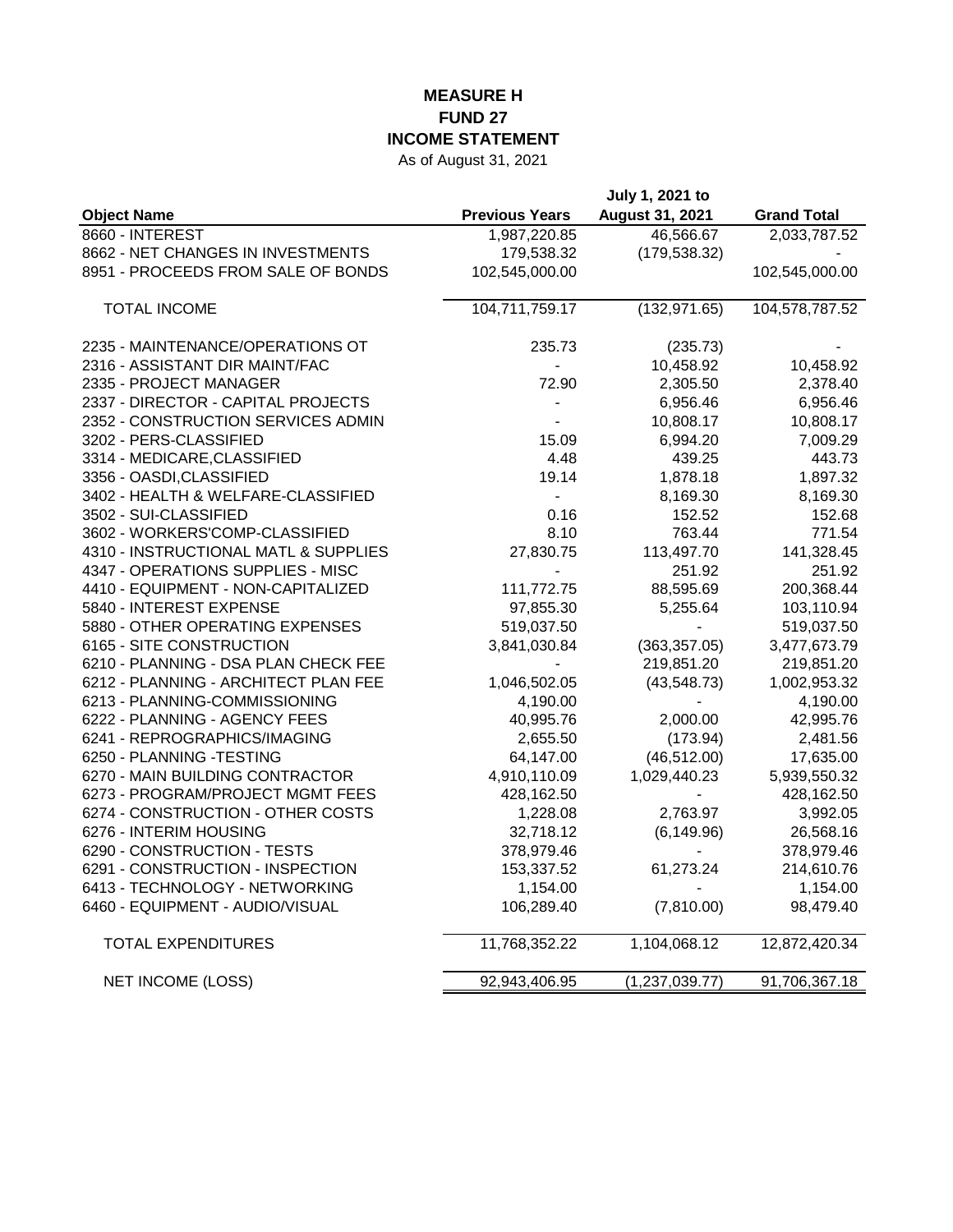## **BALANCE SHEET**

Year to date for Month Ending August 31, 2021

| <b>ASSETS</b><br>CASH (9110)<br>FAIR VALUE ADJ TO CASH (9111)<br>ACCOUNTS RECEIVABLE MANUAL (9205)                 | 91,928,814.73                   |
|--------------------------------------------------------------------------------------------------------------------|---------------------------------|
| <b>TOTAL ASSETS</b>                                                                                                | 91,928,814.73                   |
| <b>LIABILITIES</b><br>ACCOUNTS PAYABLE MANUAL (9510)<br>ACCOUNTS PAY AUTOMATIC (9519)<br>DUE TO OTHER FUNDS (9610) | 152,631.31<br>69,816.24         |
| <b>TOTAL LIABILITIES</b>                                                                                           | 222,447.55                      |
| <b>FUND BALANCE</b><br>BEGINNING FUND BALANCE (9791)<br><b>EXCESS REVENUE OVER EXPENDITURES</b>                    | 92,943,406.95<br>(1,237,039.77) |
| <b>TOTAL FUND BALANCE</b>                                                                                          | 91,706,367.18                   |
| TOTAL LIABILITIES AND FUND BALANCE                                                                                 | 91,928,814.73                   |
|                                                                                                                    |                                 |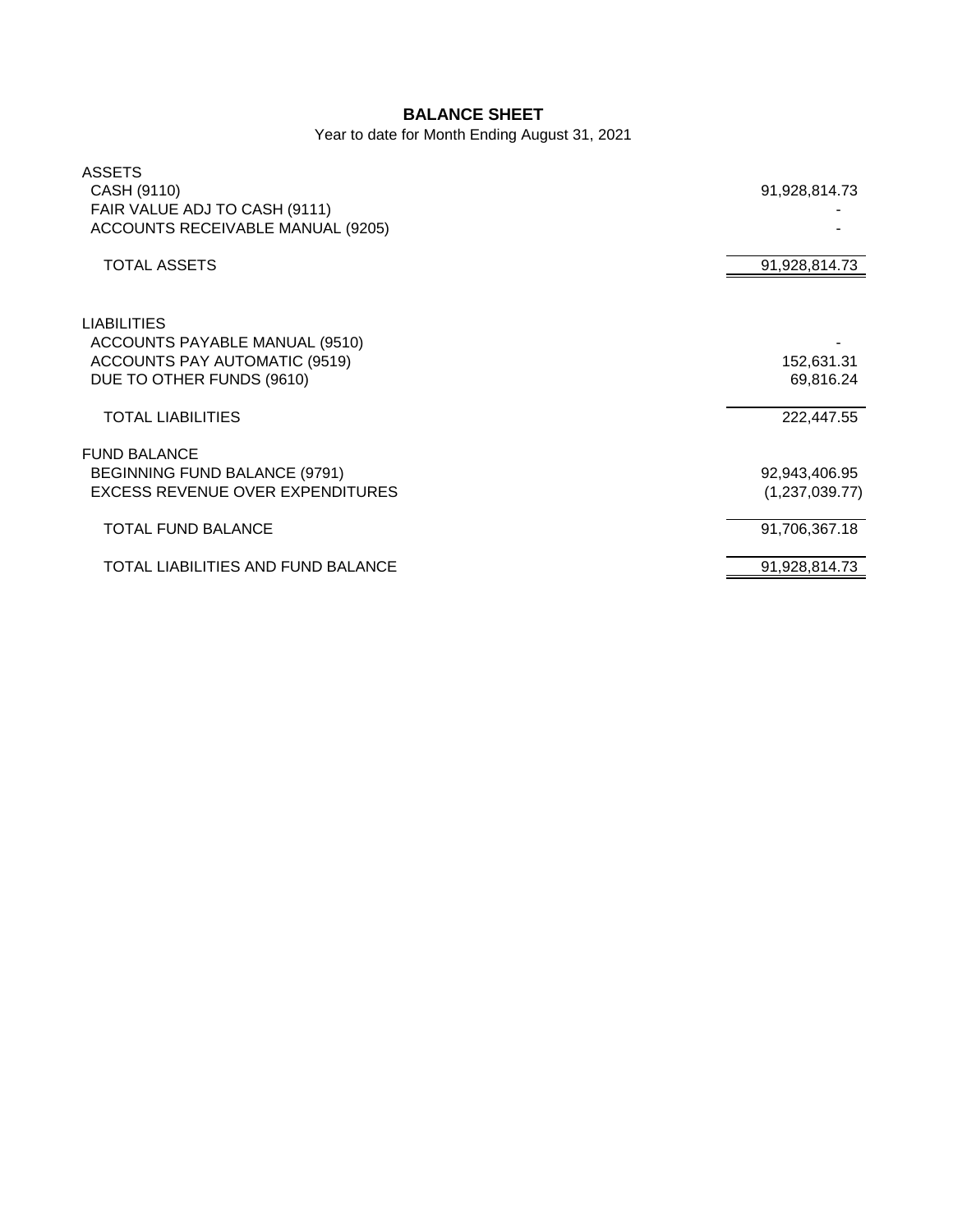## GO BOND SERIES 2019 FUND 27 EXPENDITURE DETAIL BY SITE AS OF AUGUST 31, 2021

|             |                 |                                          |                             | July 1, 2021 to          |                       |
|-------------|-----------------|------------------------------------------|-----------------------------|--------------------------|-----------------------|
| <u>Site</u> |                 | Job # Vendor                             | <b>Previous Years</b>       | August 31, 2021          | <b>Grand Total</b>    |
| 000         | <b>DISTRICT</b> | <b>ADMIN FEE</b>                         | 97,855.30                   | 5,255.64                 | 103,110.94            |
|             |                 | AGENT FEE                                | 1,250.00                    |                          | 1,250.00              |
|             |                 | <b>BIDDING</b>                           | 1,425.00                    |                          | 1,425.00              |
|             |                 | <b>BOND COUNSEL</b>                      | 67,500.00                   |                          | 67,500.00             |
|             |                 | <b>BUYER NOTICE</b>                      | 500.00                      |                          | 500.00                |
|             |                 | <b>GOVT FINANCIAL STRATEGIES INC</b>     | 60,250.00                   |                          | 60,250.00             |
|             |                 | <b>MOODYS INVESTORS SERVICE</b>          | 68,000.00                   |                          | 68,000.00             |
|             |                 | OFF STATEMENT<br><b>RATING AGENCY</b>    | 1,500.00                    |                          | 1,500.00<br>62,000.00 |
|             |                 | UNDERWRITERS DISCOUNT                    | 62,000.00<br>256,362.50     |                          | 256,362.50            |
|             |                 | <b>VERIFICATION</b>                      | 250.00                      |                          | 250.00                |
|             |                 |                                          |                             |                          |                       |
| 020         | ANAHEIM         | TIME AND ALARM SYSTEM                    | 106,289.40                  | (7,810.00)               | 98,479.40             |
| 021         | WESTERN         | ABE'S PLUMBING                           | 8,950.00                    |                          | 8,950.00              |
|             |                 | <b>CULVER NEWLIN</b>                     | 86,218.61                   | 11,039.15                | 97,257.76             |
|             |                 | <b>ENCORP</b>                            | 16,160.00                   | (16, 160.00)             | $\sim$                |
|             |                 | <b>METEOR EDUCATION LLC</b>              | $\blacksquare$              | 108,354.27               | 108,354.27            |
|             |                 | 21004 CASE AND SONS CONSTRUCTION INC     | 360,865.00                  | 394,784.00               | 755,649.00            |
|             |                 | 21004 CRISP IMAGING                      | 117.15                      |                          | 117.15                |
|             |                 | 21004 GHATAODE BANNON ARCHITECTS         | 5,400.00                    |                          | 5,400.00              |
|             |                 | 21004 KNOWLAND CONSTRUCTION SERVICES LLC | 3,893.40                    | 3,633.84                 | 7,527.24              |
| 022         | <b>MAGNOLIA</b> | <b>CRISP IMAGING</b>                     | 173.94                      | (173.94)                 |                       |
|             |                 | KNOWLAND CONSTRUCTION SERVICES LLC       | 60,664.94                   | 20,361.04                | 81,025.98             |
|             |                 | PERKINS EASTMAN ARCHITECTS DCP           | 271,146.24                  | $\overline{\phantom{a}}$ | 271,146.24            |
|             |                 | 22003 CRISP IMAGING                      | 882.01                      |                          | 882.01                |
|             |                 | 22003 DIVISION OF THE STATE ARCHITECT    | $\mathcal{L}_{\mathcal{A}}$ | 219,851.20               | 219,851.20            |
|             |                 | 22003 JOHNSON FAVARO                     | 527,536.92                  | 136,642.28               | 664,179.20            |
|             |                 | 22003 KITCHELL                           | 4,190.00                    |                          | 4,190.00              |
|             |                 | 22004 THE NAZERIAN GROUP                 | 1,677,460.48                | (363, 357.05)            | 1,314,103.43          |
|             |                 | 22004 TWINING CONSULTING                 | 157,349.28                  |                          | 157,349.28            |
|             |                 | 22005 CRISP IMAGING                      | 473.43                      |                          | 473.43                |
|             |                 | 22005 ENCORP                             | 21,800.00                   | (4, 165.00)              | 17,635.00             |
|             |                 | 22007 CRISP IMAGING                      | 165.12                      |                          | 165.12                |
|             |                 | 22007 GHATAODE BANNON ARCHITECTS         | 31,448.00                   | (6,323.00)               | 25,125.00             |
|             |                 | 22007 INDEPENDENT                        | 765.00                      |                          | 765.00                |
|             |                 | 22007 SOCAL FLOW TESTING                 | 340.00                      |                          | 340.00                |
| 023         | SAVANNA         | PERKINS EASTMAN ARCHITECTS DCP           | 7,347.00                    | (7,347.00)               |                       |
| 028         | <b>CYPRESS</b>  | 28001 WOLVERINE FENCE COMPANY INC        | 6,500.00                    |                          | 6,500.00              |
| 032         | ORANGEVIEW      | <b>CULVER NEWLIN</b>                     |                             | 30,951.53                | 30,951.53             |
|             |                 |                                          |                             |                          |                       |
| 035         | DALE            | COMPLETE OFFICE OF CA                    |                             | 251.92                   | 251.92                |
|             |                 | CUMMING CONSTRUCTION MANAGEMENT INC      | 80,190.00                   |                          | 80,190.00             |
|             |                 | KNOWLAND CONSTRUCTION SERVICES LLC       | 28,061.32                   | 7,815.64                 | 35,876.96             |
|             |                 | RMA GROUP                                | 152,631.31                  |                          | 152,631.31            |
|             |                 | 35001 CONTAINER ALLIANCE                 | 838.08                      |                          | 838.08                |
|             |                 | 35001 GHATAODE BANNON ARCHITECTS         | 54,304.06                   | (35, 473.65)             | 18,830.41             |
|             |                 | 35001 MANUFACTURES BANK                  | 129,692.44                  |                          | 129,692.44            |
|             |                 | 35001 PINNER CONSTRUCTION CO INC         | 2,027,377.92<br>۰           |                          | 2,027,377.92          |
| 037         | <b>SYCAMORE</b> | AT&T                                     |                             | 1,319.04                 | 1,319.04              |
|             |                 | <b>CULVER NEWLIN</b>                     | 53,384.89                   | 575.28                   | 53,960.17             |
|             |                 | CUMMING CONSTRUCTION MANAGEMENT INC      | 78,571.25                   | $\blacksquare$           | 78,571.25             |
|             |                 | <b>ENCORP</b>                            | 10,639.00                   | (10,639.00)              |                       |
|             |                 | PAYROLL                                  | 157.63                      | (157.63)                 |                       |
|             |                 | SEHI COMPUTER PRODUCTS INC               | 678.83                      | $\blacksquare$           | 678.83                |
|             |                 | VITAL INSPECTION SERVICES INC            | 28,860.00                   | $\overline{\phantom{a}}$ | 28,860.00             |
|             |                 | 37004 ARMSTRONG & BROTHERS               | 2,701.38                    | 2,000.00                 | 4,701.38              |
|             |                 | 37004 CITY OF ANAHEIM                    | 38,294.38                   |                          | 38,294.38             |
|             |                 | 37004 CRISP IMAGING                      | 87.39                       |                          | 87.39                 |